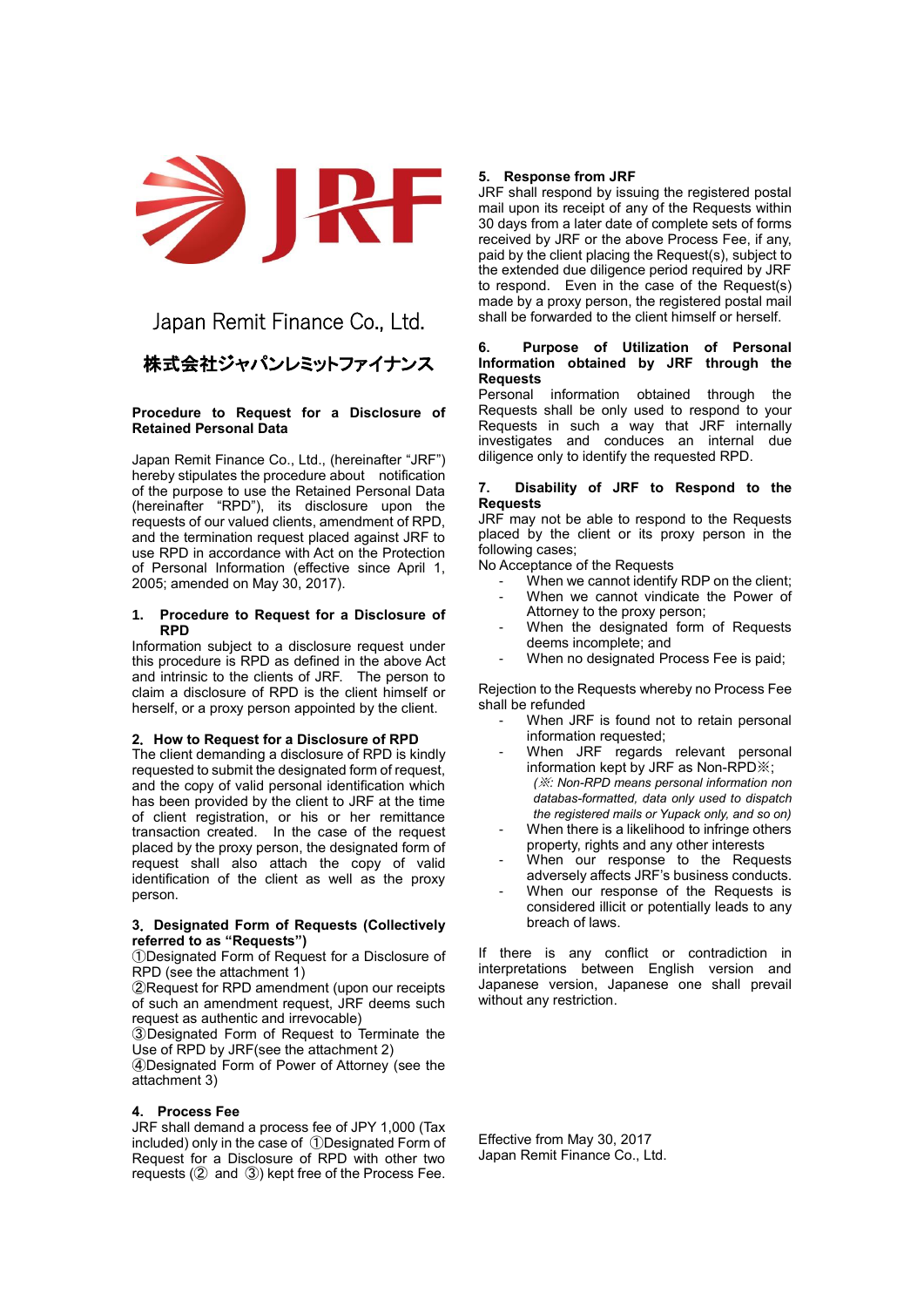

Japan Remit Finance Co., Ltd. 株式会社ジャパンレミットファイナンス

## 保有個人データの開示等に関する請求手続

株式会社ジャパンレミットファイナンス(以下、「当社」) は、お客様からお預かりする個人情報を、「個人情報 の保護に関する法律」(平成 17 年4月 1 日施行、平成 29 年 5 月 30 日改正施行)に基づき、お客さまからの 保有個人データの利用目的の通知の求め、保有個人 データの開示請求、内容の訂正、追加または削除、お よび利用の停止または消去(以下「開示請求等」とい います。)に関する手続きは以下のとおりとなっており ます。

## 1. 開示請求等

開示請求等の対象となる情報は、お客様本人に係る 保有個人データが対象で、開示請求等が可能なの は、お客様本人か、開示請求等の求めをすることにつ きお客様ご本人が委任された代理人。

#### 2. 受付方法

当社所定の開示請求等の請求書ならびに当社の会 員登録にて提出済と同じ本人確認書類(有効なもの) を当社に郵送していただきます。代理人による請求の 場合は、お客様の当社所定の開示請求等の請求書 ならびに当社の会員登録にて提出済と同じ本人確認 書類(有効なもの)に加え、お客様ご本人が自署した 当社指定の委任状が必要となります。

#### 3. 開示請求等に関する請求書等の様式

別添のとおりとなります。

- ① 保有個人データ開示等請求書(添付 1)
- ② 保有個人データ訂正等請求書(お客様 より登録済情報変更箇所の情報を入 手することで請求書提出がなされたも のと認識する)
- ③ 保有個人データ利用停止等請求書 (添付2)
- ④ 委任状(添付3)

## 4. 手数料

当社の開示請求等の手続き料(上記①)は消費税込 みで 1,000 円(但し保有個人データ訂正等請求の場 合(上記②)ならび保有個人データ利用停止等請求の 場合(上記③)は除く)。振込料はお客様にて負担とな ります。

## 5. 開示請求等に関する請求書等への回答方法

当社は、上記請求書を受領して かつ 手数料の入 金が確認できてから 30 営業日以内に、開示決定通 知書を本人限定受取郵便で郵送する。請求の内容に より調査に時間が必要となる場合には、上記期間内 に回答不可となることもある。また、お客様が委任さ れた代理による請求の場合は、お客様本人あての郵 送となります。

## 6. 開示請求等に関し取得した個人情報の利用目 的

当社は、開示請求等の手続きにより取得した個人情 報は、当該手続きのための調査、お客様ご本人なら びに代理人の本人確認、手数料の徴収および当該開 示請求等の回答に利用いたします。

## 7. 開示請求等の受付・回答ができない場合

受付のできない場合 ・ご本人または代理人の本人確認ができない 場合

・代理人によるご請求に際して、代理権が確 認できない場合

・請求書の記入内容に不備があり、訂正・補 正に応じていただけない場合

・手数料のお支払いがない場合

 回答のできない場合は その旨理由を付して書 面にて通知すいたしますが、その場合手数料の 返還はいたしません。

・請求のあった情報を当社が保有していない 場合、または保有個人データに該当しない 場合

(※データベース化等されていない個人情報(書 留郵便やゆうパックを差し出された際の郵便局 控えや配達時の配達証など)は保有個人デー タに該当しないため、開示請求等の対象にはな らない)

・本人または第三者の生命、身体、財産その他 の権利利益を害するおそれがある場合

・当社の業務の適正な実施に著しい支障を 及ぼすおそれがある場合 ・他の法令に違反することとなる場合

**レレト** 

日本語版ならびに英語版にて解釈の相違がある場合 には、日本語版の解釈が優先されます。

平成 29 年 5 月 30 日 株式会社ジャパンレミットファイナンス